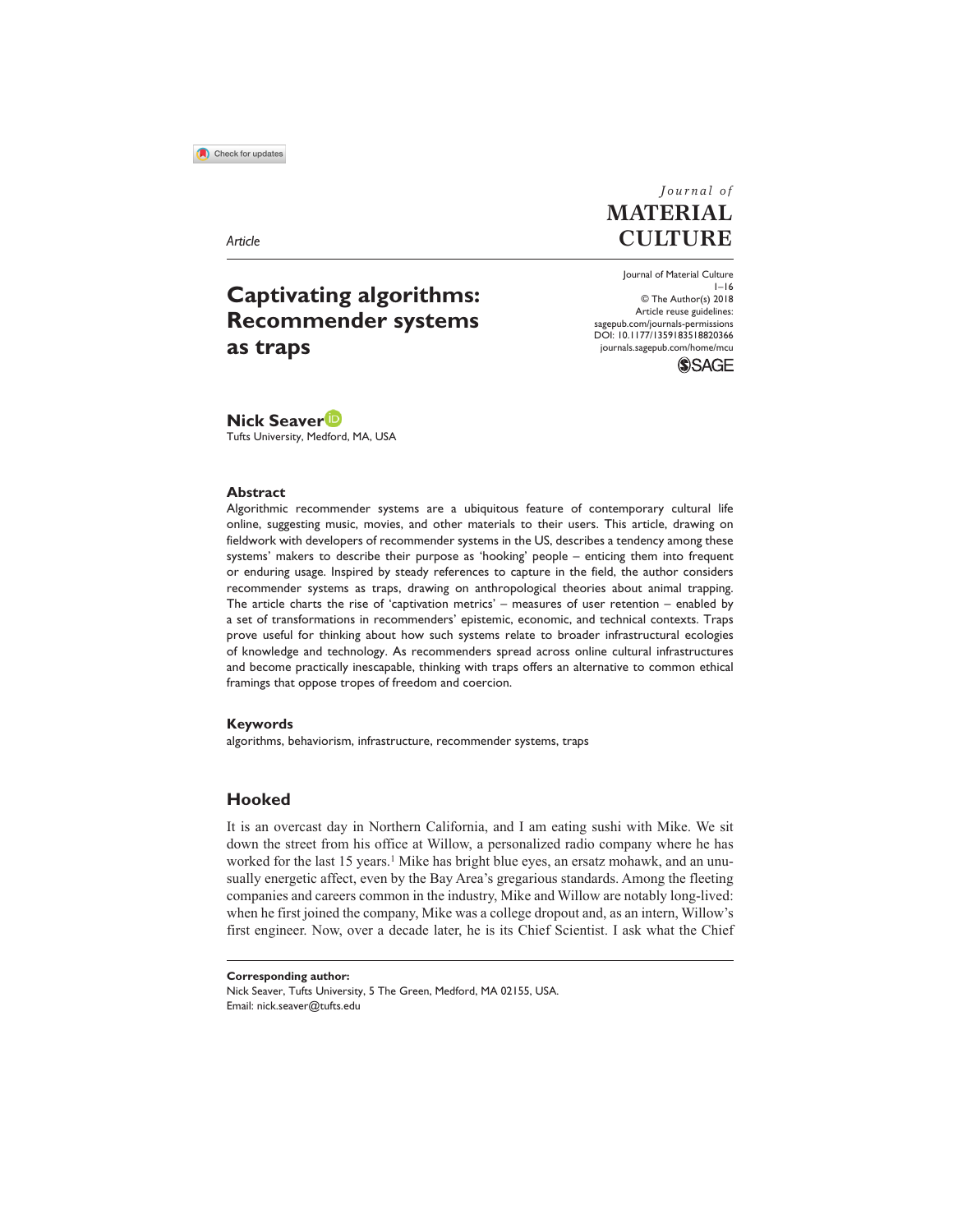Scientist for a music streaming company does, and he replies: 'I'm responsible for making sure the music we play is awesome.'

Willow's popular radio service offers its users algorithmically generated playlists: type in an artist's name, and Willow will play a never-ending stream of music it deems similar to your query. If you keep listening, skipping songs you don't like and giving positive ratings to songs you do, the service will tailor its choices to your apparent preferences. Since he started at Willow, designing, building, and maintaining this recommender system has been Mike's job. In the beginning, Mike tells me, 'I was the algorithm guy – the only guy working on the algorithm – trying to figure out how to play music right.'

As the company grew, so did the algorithm and Mike's job, following typical and parallel trajectories: the algorithm became much more complicated, and Mike's role transformed from coder to manager. 'Now,' he tells me, 'I run teams of teams', each of which is responsible for a different part of Willow's recommendation infrastructure. Now, the 'algorithm' is not one algorithm at all, but 'dozens and dozens' of sub-algorithms, each of which parses a different signal: What does a song sound like? How often does a user click? What has a listener liked in the past? A master algorithm orchestrates the sub-algorithms' outputs together into an 'ensemble' (Goldschmitt and Seaver, nd) that makes a simple decision: What song should be played next?

Companies like Willow have dedicated extraordinary amounts of capital, engineering labor, and scientific research to answering this question. Research on recommender systems has animated hundreds of dissertations, attracted billions of dollars in funding, and inspired the founding of countless startups. The scalar asymmetry is striking: small and otherwise unremarkable actions, like picking a movie to watch or changing the radio station, are the target of an exceptionally large and intricate scientific–industrial complex, which only continues to grow in size and scope.

Mike describes to me how elaborately Willow can tailor its recommendations to users, not merely suggesting similar artists, but identifying listening styles that appear to transcend genre: some listeners prefer recommendations that keep quite close to their original request, while others are more exploratory; some users skip songs often, while others rarely use the interface at all. Willow's recommender takes all of this into account, adjusting the significance of such actions accordingly.

But sophisticated recommendation requires data. New users pose a challenge that researchers call the 'cold start problem': they have no data yet and, without data, datadriven recommendations do not work. For new users, Willow's elaborate engineering is set aside in favor of blunter techniques. Or, as Mike puts it:

If you're in your first week of listening to us, we're like, 'Fuck that! Play the hits!' Play the shit you know they're going to love to keep them coming back. Get them addicted.

In the beginning, I'm just trying to get you hooked.

\*\*\*

In this article, I describe how it came to be that people like Mike explain the purpose of their work as 'hooking' users. Between 2011 and 2016, I conducted fieldwork with the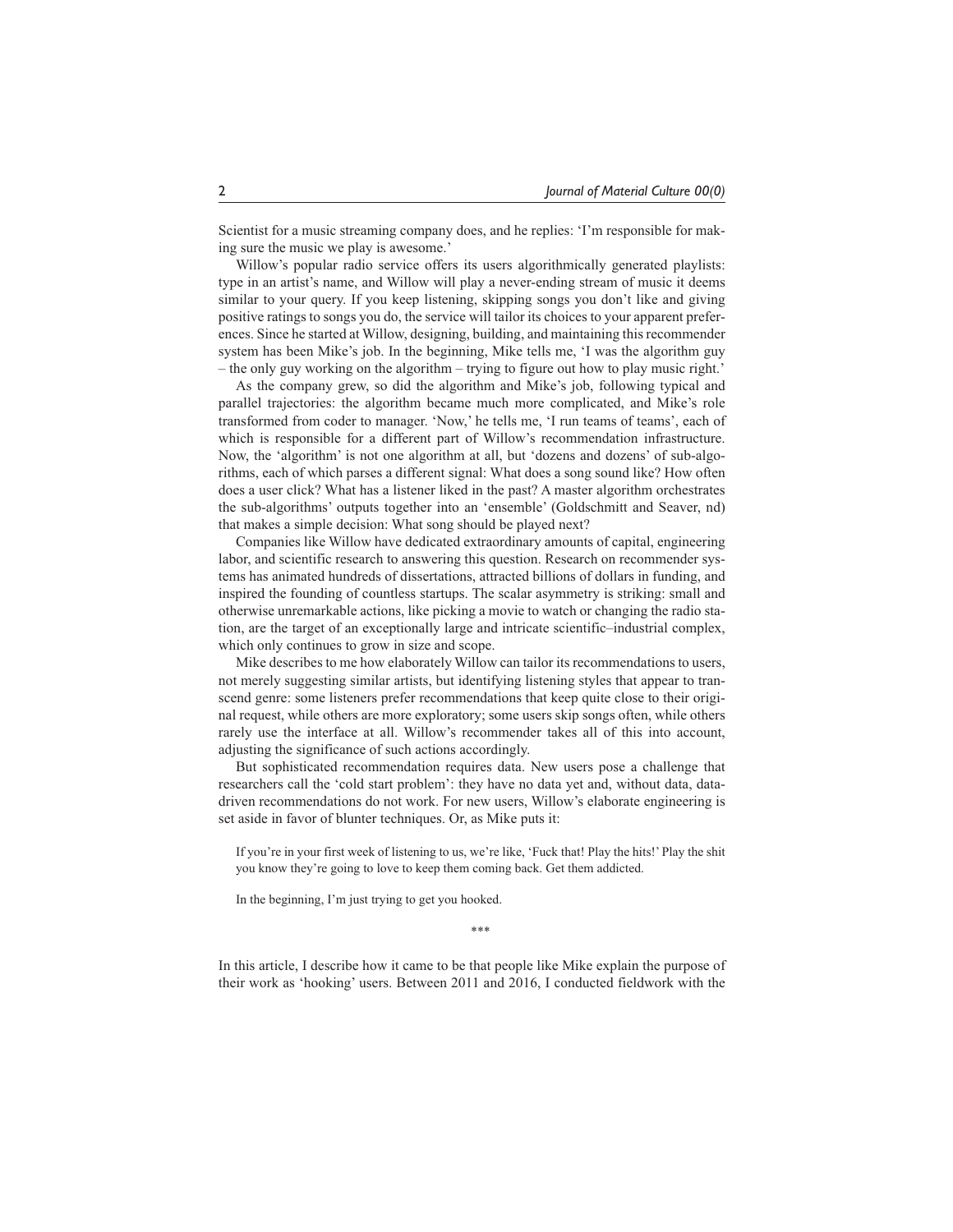developers of algorithmic music recommender systems across the US. What were these systems for, and how did their makers decide whether they worked? In settings ranging from university labs to corporate offices, one set of answers emerged above the others: recommender systems retained users on platforms, caught their attention, and helped companies capture market share.

Metaphors like these, which figured users as prey and recommender systems as devices for catching them, were surprisingly common. Algorithmic recommendation, it seemed, was a trap. Following the anthropologist's prerogative to take our interlocutors more literally and more figuratively than they take themselves, I pursue here the consequences of this comparison. Drawing on the anthropology of animal trapping, I place recommender systems in unusual company – not among artificial intelligences and machine learners, but hidden spears and thorn-ribbed baskets. This is, assuredly, not what people meant when they said they wanted to capture users. However, traps offer a powerful vocabulary for articulating sociotechnical concerns, and thinking with traps gives purchase on vexing questions about the relationships among culture, technology, and ethics.

Algorithms are potent symbols of informatic modernity, essentially immaterial abstract procedures freed from any coarse materiality of the stabbing, snaring, or smashing sort. Placing algorithmic systems alongside tripwires and trapdoors not only takes the shine off, reminding us that they, too, are products of ordinary human engineering; it also helps us think about how they work, the ways of thinking they depend on, and how they might be critiqued. Indeed, as we will see, a vernacular critique of algorithmic systems as traps has already emerged, concerned with policing the boundary between freedom and coercion. The anthropology of trapping helpfully sidesteps this framing, providing a model for thinking that does not depend on a strict dichotomy between the voluntary and the coerced, the mental and the material, or the cultural and the technical. Thinking with traps can help us see how epistemic and technical infrastructures come together to produce encompassing, hard-to-escape cultural worlds, at a moment when the richest companies in the world dedicate most of their resources to getting people hooked.

## **Captology**

*Hooked*, it turned out, was also the title of a book by Silicon Valley blogger and entrepreneur Nir Eyal (2014). The book is subtitled 'How to Build Habit Forming Products', and it outlines a behaviorist paradigm for software design: companies that want to acquire users need to inculcate habits in them. Successful companies like Facebook have become successful, Eyal writes, by becoming 'first-to-mind': their users 'feel a pang of loneliness and before rational thought occurs, they are scrolling through their Facebook feeds' (p. 3). Achieving this goal requires thinking of users not as customers choosing among various commodities, but as instinctual minds, susceptible to subtle outside influences. Eyal writes, 'companies must learn not only what compels users to click, but what makes them tick' (p. 2). The book's cover depicts a cursor clicking on a human brain.2

This mind-oriented approach to software design has become broadly influential across the industry, and the title of a popular book by the behavioral economist Dan Ariely, *Predictably Irrational* (2008), usefully encapsulates why. The apparent irrationality of human behavior threatens the rational actor models that have historically characterized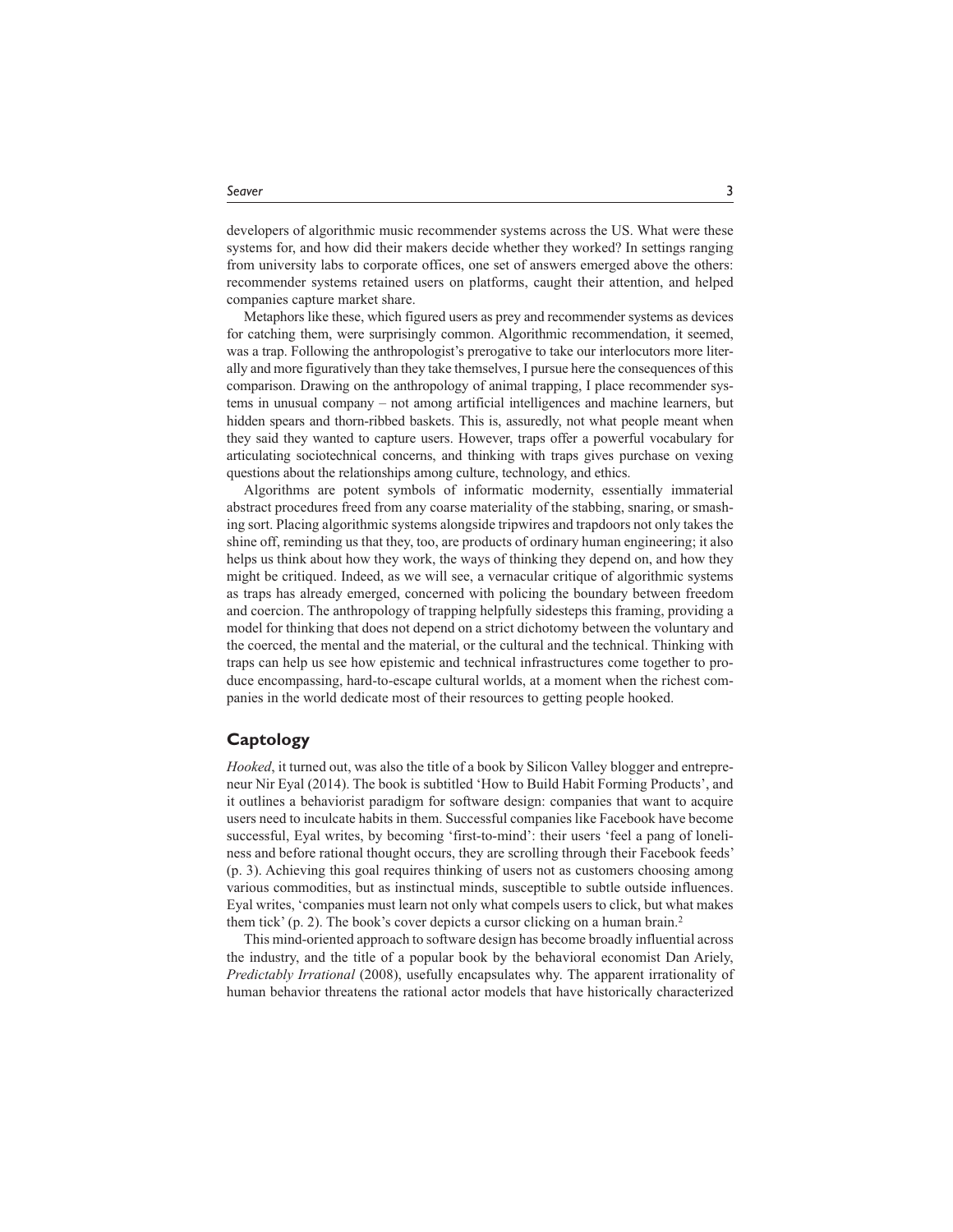both economics and engineering; behaviorist theories recover prediction from irrationality's clutches, making human action once again amenable to such modeling. People may be irrational, but they are still predictable, and where there is prediction, there is the potential for profit.

Eyal was not alone in repackaging behaviorist principles as business advice. At the time of my fieldwork in the Bay Area in the early 2010s, Ariely hosted an annual summit in Silicon Valley called 'Startuponomics', which trained company founders in the basic tenets of behavioral economics, pitched as tactics for retaining employees or drawing users down the 'product funnel' (i.e. turning them into paying customers or long-term users). A steady stream of popular books (e.g. Duhigg, 2012; Parr, 2015) has redescribed people in terms that date back at least to the behaviorist BF Skinner's famous variable reinforcement experiments that induced 'superstition in pigeons' (Ferster and Skinner, 1957): caged birds, given a lever that released food, would learn to press it; if experimenters adjusted the lever to only release food intermittently, the pigeons would learn to press it incessantly. Replace the pigeons with people, build the right levers into your product, and you too might amass a user base of compulsive lever-pressers.3

One of the headwaters of this surge in behaviorist thinking in the software industry was BJ Fogg's Persuasive Technology Lab at Stanford. Fogg founded the lab in 1998 to develop the field he called 'captology', a name derived from the acronym for 'computers as persuasive technologies' (Fogg, 2003: 5). The lab's mission, according to its website, is 'to create insight into how computing products – from websites to mobile phone software – can be designed to change people's beliefs and behaviors' (captology.stanford. edu). Among the lab's alumni are a co-founder of the photo-sharing service Instagram and Nir Eyal himself.

Fogg defines persuasion as 'a noncoercive attempt to change attitudes or behaviors' (Fogg et al., 2009: 134): thus, his vision of captology focuses on 'voluntary change', definitionally excluding force or trickery and ultimately depending on the agency of the persuaded (Fogg, 2003: 15). Where Skinner famously disavowed the existence of free will in *Beyond Freedom and Dignity* (1971), contemporary captology depends on it as an ethical shield: whatever powers Facebook may have, it cannot coerce anyone to do something – it can only persuade. Like Eyal, Fogg responds to longstanding ethical critiques of this line of work – that it is manipulative or disregards human dignity – by focusing on the voluntary nature of persuasion and emphasizing how it can be used for unquestionable social good: 'peace innovation' and 'mobile health' are among the projects cataloged on the lab's website. Eyal (2014: 11), more pithily, cites one of his readers in his book: 'If it can't be used for evil, it's not a superpower.'

Given these well-worn critiques, the coercive associations of 'captology' with 'capture' have proven troublesome for Fogg, who has more recently favored the term 'behavior design' (Fogg, 2017). But where the apparent link between captology and capture poses problems for Fogg's evangelical efforts, for my purposes here it usefully designates a relationship between behaviorist understandings of action and efforts to trap the entities thus understood. In the work of Skinner, Eyal, Ariely, and others, we find behaviorism entangled with physical and psychological techniques of capture: pigeons caught in cages become transfixed by schedules of reinforcement; users are hooked; employees are retained; potential customers are drawn into funnels.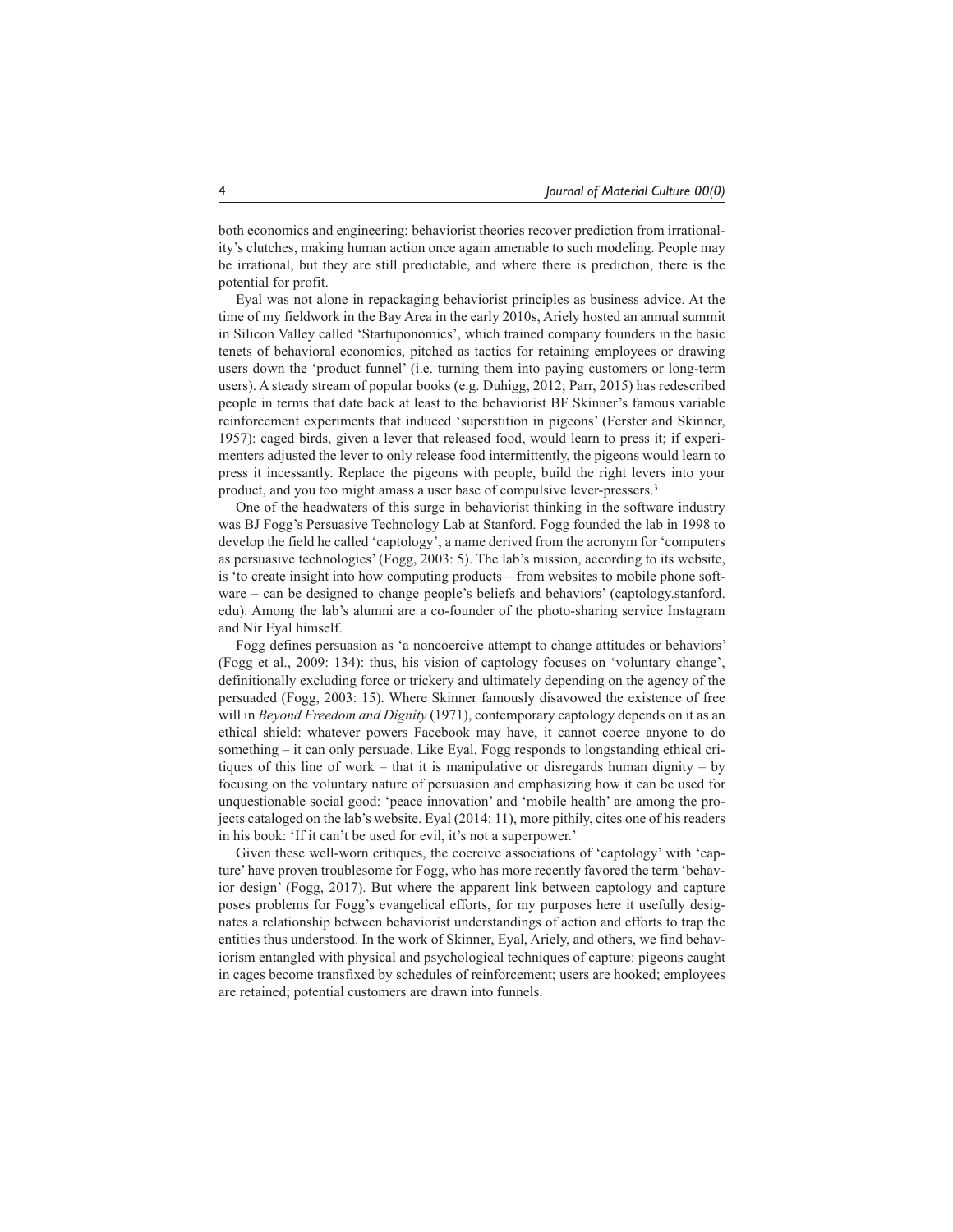#### **Seaver** 5

We can use 'captology' to designate this understanding of people in behaviorisminflected terms, as habitual minds with tendencies and compulsions that make them susceptible to persuasion and targets for capture. Captological thinking is found in behaviorist texts like *Hooked* or in Silicon Valley's regular summits and workshops on behavior design, but these artifacts only make explicit and systematic what is elsewhere a tacit and ad hoc way of thinking. Though indebted to behaviorism, ordinary captological thinking is not necessarily faithful to it, nor is its ancestry always claimed. When Mike declared that he wanted to hook his users, he was not intentionally citing Eyal, but rather drawing on the vernacular captology that is now a defining part of the software industry's professional culture – a vague and pervasive common sense that informs and is informed by the technologies that industry produces.

## **Traps as persuasive technologies**

Ninety-eight years before the founding of Fogg's Persuasive Technology Lab, in the 1900 volume of *American Anthropologist*, Otis Mason published a survey of indigenous American animal traps. Mason was Curator of Ethnology at the Smithsonian, and he had taken a special interest in the 'ingenious mechanical combinations' (p. 659) that people around the world used to capture animals. These devices – baskets ribbed with thorns for catching fish, elaborate net snares for entangling birds, fall-cages propped on sticks for capturing foxes – lent themselves to Victorian ethnological theorizing: particular mechanisms could be traced across regions as evidence of diffusion, and they could be arranged in sequences of increasing complexity, as evidence for evolution. Traps' diverse and variously elaborate mechanisms indexed a world of technological development. 'The trap', Mason wrote, 'teaches the whole lesson of invention' (p. 659).

That lesson is evident in Mason's definition of a trap: 'an invention for the purpose of inducing animals to commit incarceration, self-arrest, or suicide' (p. 657). While we may think of traps as blunt and materially straightforward devices oriented toward vulnerable animal bodies – 'to inclose or impound or encage, or to seize by the head, horns, limbs, gills; to maim, wound, crush, slash, brain, impale, poison, and so on' (pp. 659–660) – Mason emphasizes how traps must, more importantly, orient toward an animal's *mind*. A trap must persuade its prey to play the role scripted for it in its design. As Mason put it:

The trap itself is an invention in which are embodied most careful studies in animal mentation and habits – the hunter must know for each species its food, its likes and dislikes, its weaknesses and foibles. A trap in this connection is an ambuscade, a deceit, a temptation, an irresistible allurement: it is strategy. (p. 659)

In anachronistic terms, we can say that Mason figures traps as *persuasive technologies*, devices designed to alter the behavior of their prey, in order to catch them. Embodied in the trap is an intricate mental interaction between hunter and prey, not merely a brutal mechanism.4

As a result, traps become sites of extraordinary drama for Mason, where human and animal minds come to know each other and have sudden, tragic moments of recognition. He narrates the traps in his survey like stories, blending technical and poetic language: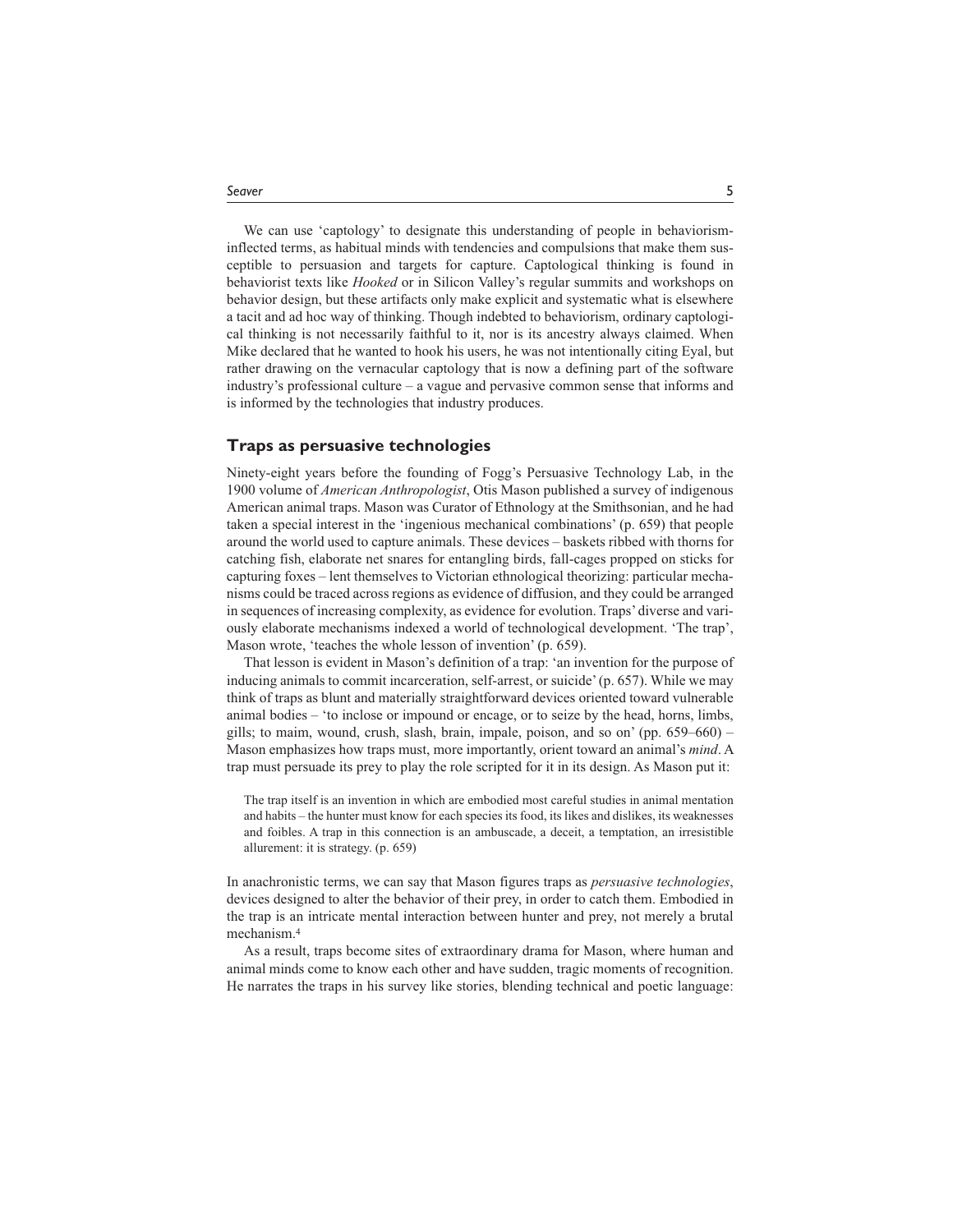'The bear crouches between the logs, pulls the trigger, and releases the lever, which flies up and lets the ring that supports the fall slip off; then comes the tragedy' (p. 673). Figuring traps as dramas, not merely devices, makes their persuasive qualities evident: we encounter animals not as instinctive machines, but as tragic characters brought to untimely ends.

Mason's narrations trace the intricate circulation of knowledge and agency in and around the trap: hunters study their prey and lay their thinking down in material design, inquisitive animals investigate the bait, only to realize the nature of their situation too late, as the trap works automatically, as though 'the thought of the hunter [was] locked up in its parts, ready to spring into efficiency at a touch' (p. 660). In Mason's accounting, agency is fluid and mobile, circulating among hunter, animal, and trap in an unfolding process that is not simply the execution of human will, but rather the interaction of a variety of intentional and automatic parts. If the animal does not play its scripted role, then the trap does not work (Akrich, 1992).<sup>5</sup>

Where behaviorism would eventually argue that humans are like animals because of their unthinking habits, Mason treats animals like humans because they are agents caught up in dramatic arcs beyond their control, susceptible to the designs of others. This is evident from Mason's opening epigraph, which finds Decius Brutus boasting, in Shakespeare's *Julius Caesar*, how he will tempt the dictator to the scene of his eventual death:

That unicorns may be betrayed with trees, And bears with glasses, elephants with holes, Lions with toils and men with flatteries, . . . Let me work ; For I can give his humor the true bent, And I will bring him to the Capitol.

*Julius Caesar*, II, 1.

Like Mason, Brutus here collects mental and physical techniques of capture together – flattery is like the tree that catches a unicorn's horn, the mirror that entices a bear, or the net that ensnares a lion. With this opening, Mason inaugurated an enduring theme in the anthropology of trapping: if we attend closely to the process of entrapment, as it unfolds over time, we will find it hard to clearly distinguish persuasive from coercive, or mental from physical, techniques.

A century later, in the first issue of this journal, Alfred Gell (1996: 27) analyzed the 'time structure' of the trap – its durational unfolding beyond the climactic snap of the mousetrap or the release of the lever. 'It is hard not to see,' he wrote, 'in the drama of entrapment a mechanical analogue to the tragic sequence of hubris–nemesis–catastrophe' (p. 29). In his telling, a curious chimpanzee, releasing a poisoned arrow while investigating a strange thread, is Faust; a hippopotamus, 'lulled into a sense of false security by sheer bulk and majesty' before being speared, is Othello (p. 29). A trap, Gell argued, 'embodies a scenario', materializing and configuring a relationship between hunter and prey, 'that binds these two protagonists together, and which aligns them in time and space' (p. 27). Although he did not reference Mason, Gell's account of the trap as a kind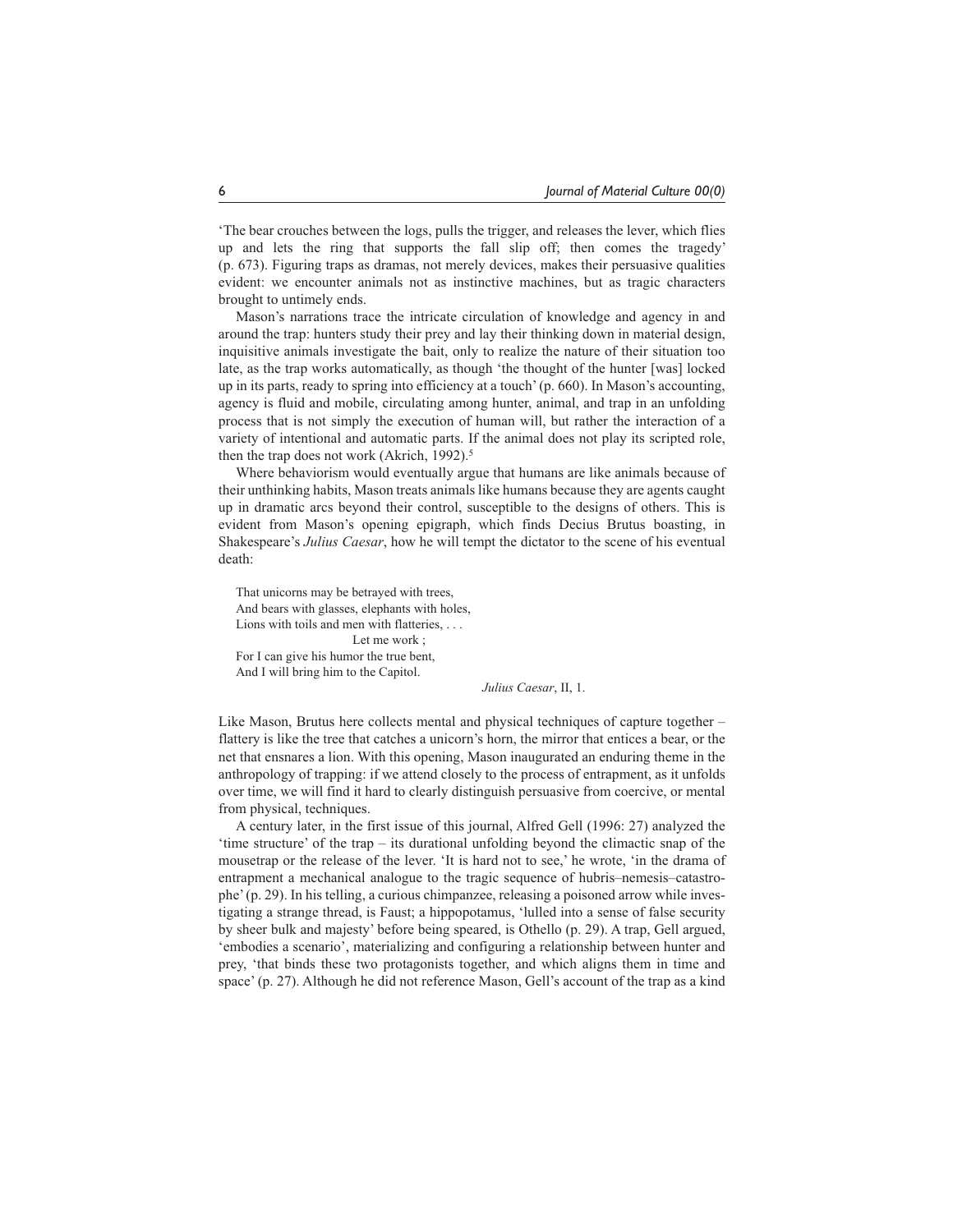of mechanically aided drama and 'nexus of intentionalities' (p. 29) picked up and extended many of his themes.<sup>6</sup>

Where Mason drew attention to the psychological aspects of materially violent devices, Gell used traps to think through the psychological intricacies of artworks, which, he suggested, functioned as 'thought-traps' (Boyer, 1988; Gell, 1996). Like conventional traps, works of art embodied something of the agency of their makers, which, if they successfully anticipated their audience, would ensnare viewers' minds. 'Every work of art that works is like this', Gell (1996: 37) wrote, 'a trap or a snare that impedes passage; and what is any art gallery but a place of capture[?]'. Elsewhere, Gell argued for including 'technologies of enchantment' – advertising, art, and other techniques for producing psychological effects – in our definitions of technology (Gell, 1988, 1992; see also Cochoy, 2007 on 'captation'). 'The technology of enchantment,' he wrote, 'is the most sophisticated we possess' (Gell, 1988: 7). More expansively than Mason, Gell drew no essential distinction between mental and physical capture, suggesting that trapping itself may always be both material and mental. Skinner's boxes, Eyal's interfaces, Mason's animal traps, and Gell's paintings are all simultaneously physical and psychological devices.

I use *captivation* to encompass this broad sense of capture, spanning rapt gallery audiences, deliberating consumers, and caged birds. 'Captivation', in its older sense, made no special distinction between the capture of the mind and the capture of the body. The point is not to ignore the differences between mental and physical capture, which are supported by a dominant Cartesian common sense. Rather, the point is to reorient our attention toward the vast middle ground between coercion, figured as material or technological, and persuasion, figured as mental or cultural. Ethical disputes that hinge on whether a technique is properly persuasive or coercive miss the fact, evident in trap design, that most persuasive technologies work in the blurry middle.

## **Cultures of capture**

So far, we have encountered traps in isolation: an individual trap, bearing the agency and ideas of its maker, tempts an animal, standing for its whole species, into captivation. The tragedies Gell and Mason narrate befall individuals, and Eyal's idealized account of users finds them alone, interacting only with their screens. But neither hunters, prey, nor traps exist in isolation. The anthropology of trapping covered so far has prized open the apparently abrupt climax of the trap, showing the entanglement of agencies within what turns out to be a more durational time structure. Working from there, we can now locate these agentic tangles in the broader ecologies of knowledge and technology on which they depend.

In the balance of this article, I return to contemporary captology and the world of algorithmic recommendation to demonstrate how traps are embedded in particular cultures of capture, involving shared values, epistemic frames, technical resources, economic pressures, organizations of labor, and emic theories of trapping itself. I outline a paradigm shift in the field of recommender research, which, by its end, found practitioners like my interlocutor Mike thinking of their work in explicitly captological terms.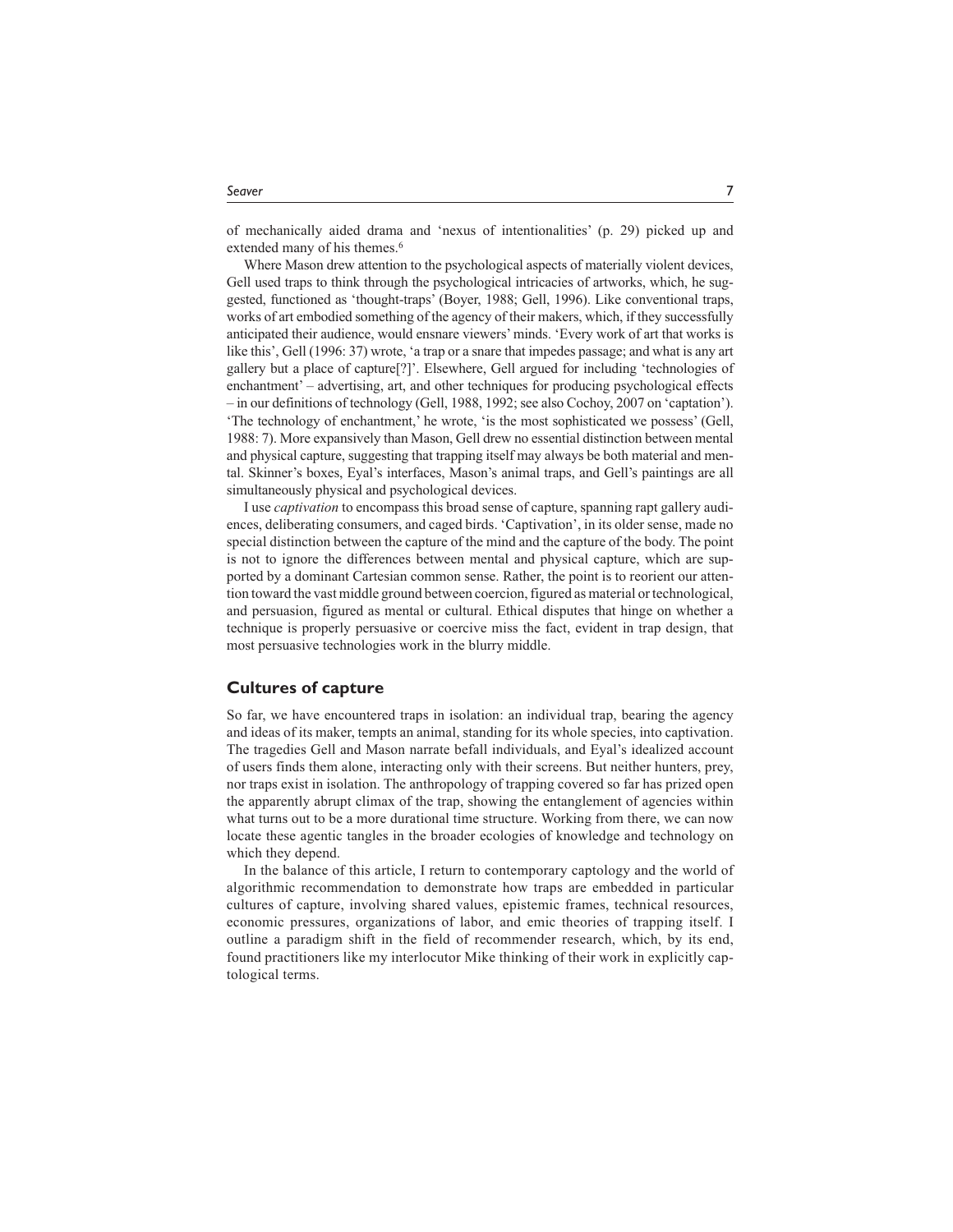\*\*\*

At their origins in the mid-1990s, recommender systems were not commonly thought of as tools for captivation. Rather, they were developed, coincident with the rise of the World Wide Web, as tools to help users manage increasingly large catalogs of information, like message board posts, movies, or music (Resnick et al., 1994, Shardanand and Maes, 1995). As the field grew and researchers proposed metrics to evaluate their systems' performance, an error metric called root mean square error (RMSE) became its paradigmatic measure. The basic idea is simple: a recommender system predicts how users will rate items, and it is judged by how accurate its predictions were.7 This metric – easily computed, simply understood – soon dominated the field, and the paradigm reached its culmination in 2009, when the DVD rental company Netflix awarded a \$1M prize to a team of researchers that reduced its RMSE by 10 percent (see Hallinan and Striphas, 2016, for an account of the contest).

To critics, this narrow focus on prediction and error indicated 'how central the accuracy of the recommendation system is to such organisations' (Beer, 2013: 64), at the expense of other potential concerns. But, by the time Netflix awarded its prize, the predictive paradigm, centered around RMSE, was already faltering, and the company never implemented its prizewinning algorithm. The winner was, as Netflix engineers often noted in their conference presentations, unwieldy, complex, and computationally intensive, having been hyper-engineered to reduce RMSE at any cost. But, more significantly, Netflix's business interests had changed: when the contest began, it was a DVD rental company, mailing discs to its customers' homes; by the end, it was a video streaming service, playing on-demand in users' web browsers. Where the goal of recommendation had once been to accurately represent the future, it was now to keep users streaming, retaining them as paying subscribers.

This captological turn was anticipated by a pair of publications in 2000: *The Tipping Point*, the book that would launch journalist Malcolm Gladwell's career as a public intellectual, and an article in this journal by Daniel Miller (2000) that used Gell's work to theorize 'websites as traps'. In his book, Gladwell coined a term that would become popular among marketers and media companies as they made their way online: 'stickiness', which described how messages packaged according to psychological lessons managed to hold audiences' attention and stick in their minds. Stickiness became a common goal of commercial web designers, who sought to attract users and their attention, such that they would be more likely to click on advertisements, purchase products, or simply increase user counts (see, e.g., Heath and Heath, 2007).

Miller, by contrast, focused his attention on personal websites encountered during fieldwork on the internet in Trinidad. He narrated the experience of following links among homepages:

I found that almost on a daily basis I would start with the intention of following one particular route of investigation and then find myself seduced by the aesthetics of one of the websites visited and moved by the simplicity of clicking to follow a link proffered by that site. A few more clicks would send me hurtling down some channels carved out of cyberspace by the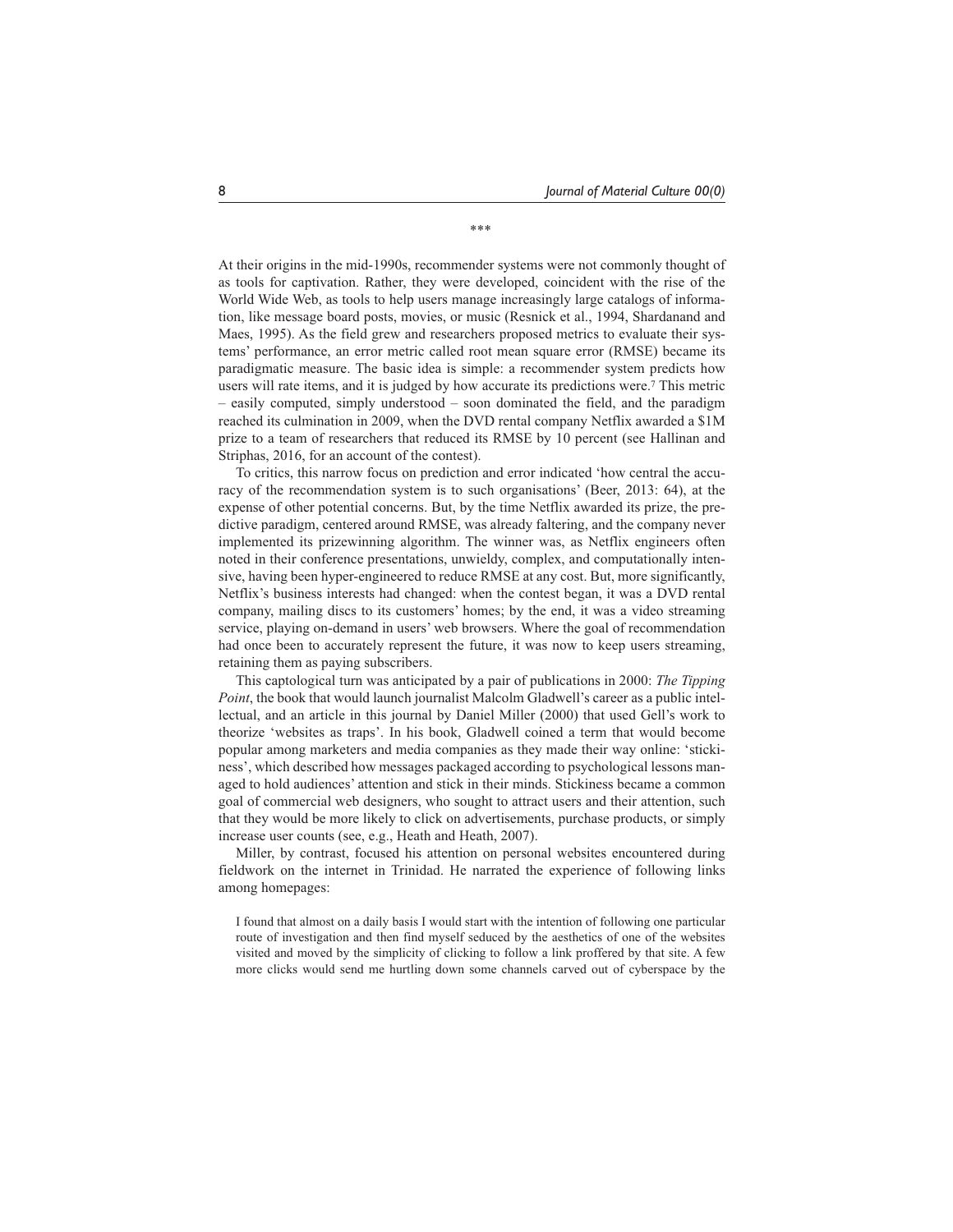sculptured links of these website creators, often to such a degree that it was hard to retrieve the original place from which this diversion had began. (Miller, 2000: 18)

If 'stickiness' implied a deadened adhesive stasis, Miller's account evoked the coursing affective intensities of browsing the web, a kind of captivation marked, like Gell's 'thought traps', by intricate local motion rather than stillness.

As Gladwell and Miller wrote, behavior design was in its infancy and the first dotcom boom was cresting to its peak. Compared to today's experiences of losing oneself in the internet (see Paasonen, 2016), Miller's account of networked enchantment sounds almost quaint, and Gladwell's catalog of psychological tricks to achieve stickiness seems simple. If stickiness reflected a generic captology, analogous to adhesive birdlime, which could be smeared on a branch to catch anything that landed there, the coming captology would, like Willow's recommender system, be highly personalized, embodying a more complex and precise theory of human behavior.

## **The rise of captivation metrics**

Netflix's transformation was symptomatic of a broader shift in internet business models; it reflected a set of changes in the technical, economic, and epistemic settings of recommender system research and design. Researchers finding fault in the assumptions underlying RMSE were turning to 'user-centered' measures; the research community's center of gravity shifted into industry; the industry's turn to streaming media provided a new set of incentives and sources of data. The way much commercial software was made, updated, and maintained also transformed in this period, in what Seda Gürses and Joris van Hoboken (2017) have called the 'agile turn', which saw the shortening of development cycles and continuous user-focused testing, such that new features or adjustments could be made and evaluated over weekly or even daily intervals. By the end of this transformation, the field of recommender research had undergone a captological turn: RMSE was dethroned as the paradigmatic measure of success, replaced by a set of measures I call *captivation metrics*, which were not concerned with accurate prediction of ratings, but with measuring the ability of a system to capture user attention, or 'engagement'.

The predictive paradigm had held a tacit assumption about users: that they would be more satisfied by a system that could more accurately predict their ratings. But this assumption encountered a series of crises. Over time, improvements in RMSE became harder to achieve, stuck behind what some researchers called a 'magic barrier' (Herlocker et al., 2004: 6). One explanation for this, as a grad student put it to me, was that preferences were intrinsically unstable, or 'noisy'. A recommender could not predict a user's preference any more precisely than it was held, and if preferences varied significantly with time or setting, this posed a serious challenge to predictive accuracy. Experiments indicated that people often gave different ratings to the same item at different times, susceptible to contextual influences (Amatriain et al., 2009). New 'user-centered' studies that sought to measure satisfaction through survey instruments found a striking result: beyond a certain point, improvements in RMSE did not correlate with increased user satisfaction (Knijnenburg et al., 2012; see also Pu et al., 2011). As the title of one influential early paper put it, 'being accurate is not enough' (McNee et al., 2006).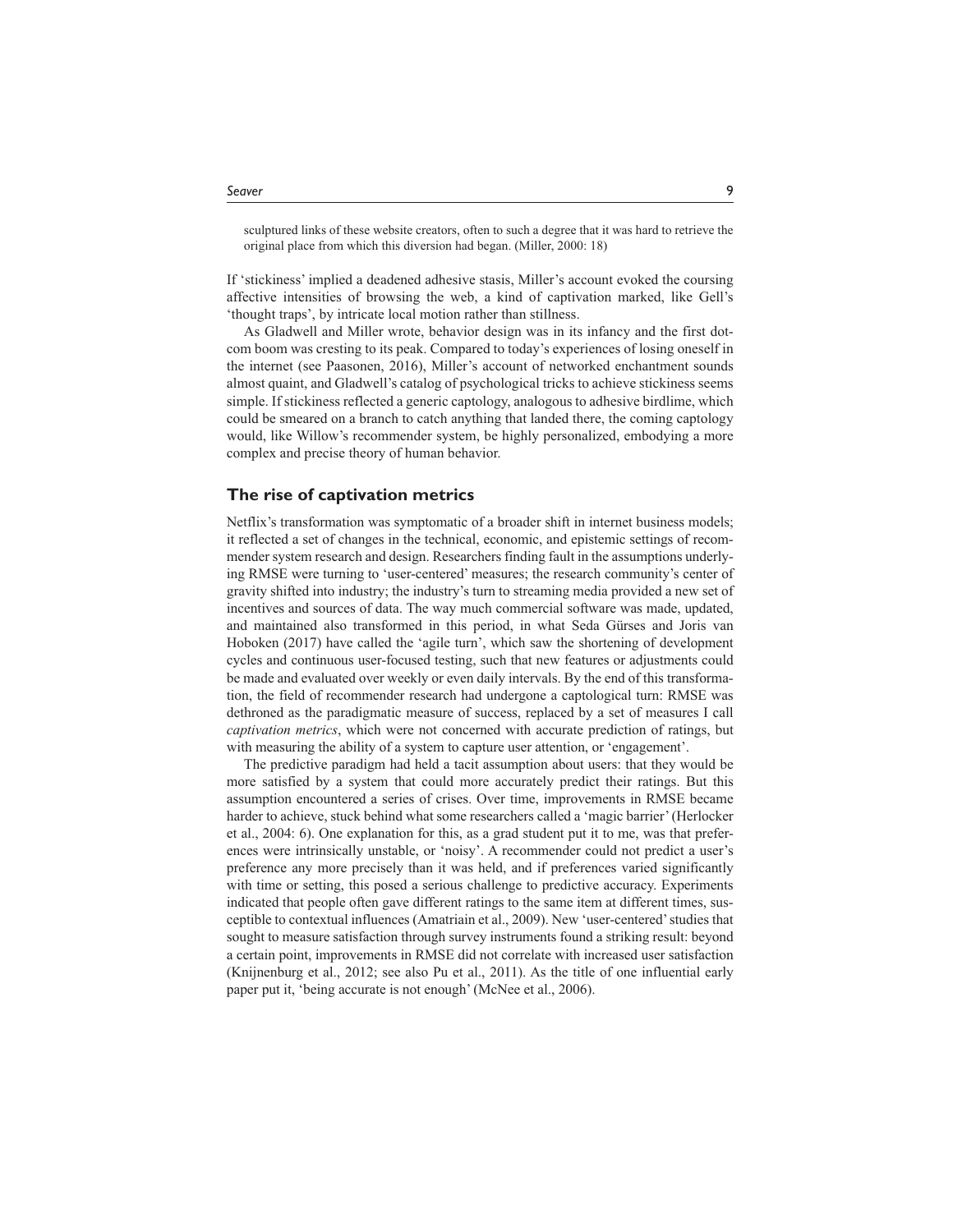At RecSys, the international recommender systems research conference I attended in Dublin in 2012, a workshop explored evaluation methods 'beyond RMSE'. In the organizers' report, they summarized the mood: 'There seemed to be a general consensus on the inadequacy of RMSE as a proxy for user satisfaction' (Amatriain et al., 2012: iv). At the next RecSys I attended, in 2014 at a Silicon Valley hotel, I saw Netflix's head of algorithm engineering present a talk with a striking slide: an enormous, crossed-out 'RMSE'.

Recommender researchers found a way out of this problem in the changing infrastructure of the web. As the research community's center of gravity moved into industry and as companies shifted to streaming, they accumulated data that could replace the explicit ratings that had previously defined the field. Logs of interaction data could be read as 'implicit' ratings: users stopping a video partway through, skipping over recommended items, or listening to songs multiple times all became interpreted as ratings data. These data were more plentiful than explicit ratings, being generated by any interaction a user had with a system, and, in an interpretive move inherited from behaviorism, they were also taken as more truthful than users' explicit ratings.<sup>8</sup> Although recommender systems researchers had investigated implicit ratings since the earliest days of the field (e.g. Resnick et al., 1994: 182), the agile turn had made the collection and organization of such data a central part of software development, readily available. Activity logs, interpreted through a behaviorist lens, became a privileged source of information about users, thanks both to their preponderance and their unwitting generation.

Looking for signs of 'satisfaction' in the logs, developers found it in user retention: just as repeated listens to a song could indicate a preference for it, so continued usage of a service was taken to indicate satisfaction. In a blog post describing their move 'beyond the five stars' of explicit ratings, Netflix engineers wrote that they were now focused instead on 'our members' enjoyment' – measured by how much time people spent watching videos and how long they remained paying subscribers (Amatriain and Basilico, 2012). When Mike told me about his goal of hooking users, he also boasted of Willow's data analytic sophistication: 'every single change that happens on the service has been exactly measured for its listening and retentive impact.'

Instead of predicting explicit ratings, developers began to anticipate implicit ones, and with this came a plainly captological approach to design: using traces of interactions recorded in activity logs, developers designed their systems to elicit more interactions.9 The prototypical recommender system was no longer a support for finding information, but a trap for capturing fickle users. A user seen through ratings data was a fuzzy portrait rendered in preferences; a user seen through activity logs was a ghostly presence who left traces over time. A retained user was, in a simple sense, bigger in the logs – they left more traces, which provided more data for recommendations. Recall Mike's claim that longterm listeners could enjoy the fruits of extensive personalization, while new users received more generic efforts at captivation; new users were confronted with recommendations designed to elicit interaction and increase their presence in the logs as quickly as possible.

Where canonical error metrics like RMSE compare snapshots – a set of predicted ratings and a set of actual ratings – captivation metrics measure retention over time: from daily or monthly active users, which indicate how many people use a service in a given day or month, to the evocatively named 'dwell time', which measures the length of individual user sessions. Captivation metrics thus retain a pair of key features found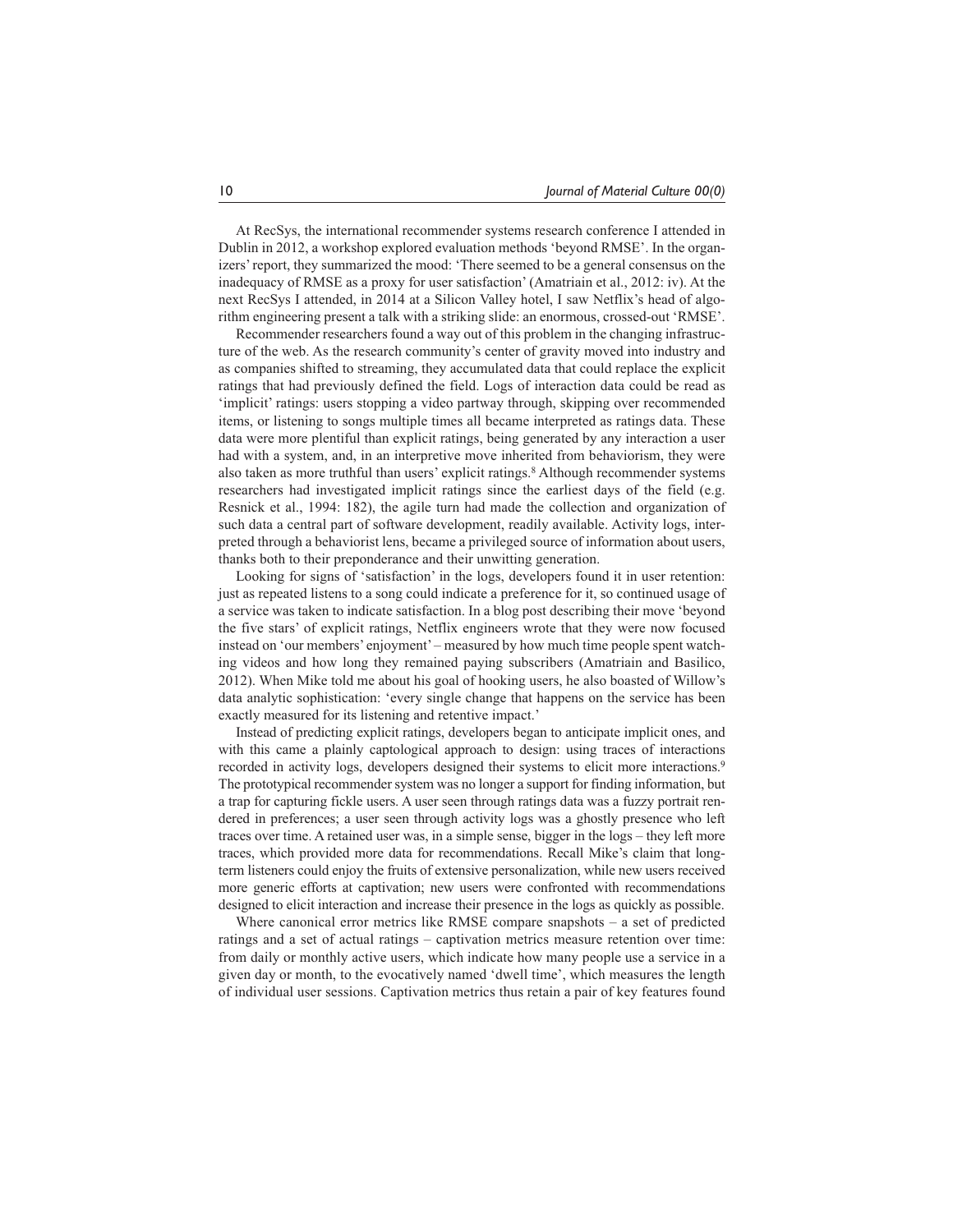in other traps: they are interested in unwitting interactions, and they are essentially time-structured. What matters is not the accuracy of a representation, but how an interaction unfolds over time. In the contemporary software industry, captivation metrics are key indicators of a company's health and growth (Graham, 2012). These metrics are so important to startups and their venture capitalist investors that they are often prominently displayed on dashboard screens in offices, like an echocardiogram in a hospital room. Although other metrics persist in limited use, these are typically subservient to the higher goal of engagement.

Conflating satisfaction and retention helped mediate a tension between developers, who often expressed to me a strong desire to help users, and business people, who wanted to capture them. Appeals to user 'satisfaction' hold a moral power within the software industry, and are thus turned to justify a variety of technical decisions (Van Couvering, 2007). But they also express a basic ambivalence in technologies of enchantment: people desire and enjoy enchantment, and the tension between 'satisfying' users and capturing them is not easily resolved. Thus, Mike could, without any apparent irony, tell me that he was both working in his listeners' interest and trying to get them addicted.

#### **Infrastructure is a trap**

As algorithmic recommendation turned captological, it spread. No longer is the recommender an isolated part of the interface in a few media streaming platforms; now, on services like Netflix, 'everything is a recommendation', with personalization extended beyond ratings prediction to influence everything displayed to a user, from the items on a landing page to the categories those items appear in, and even the art used to represent them (Amatriain and Basilico, 2012; Mullaney, 2015). And, conversely, the data that flows into the recommender has broadened to include practically any form of interaction, even (and now especially) interactions that a user may not realize have occurred – such as data shared by a social network, saved in a browser history, or captured from a smartphone's sensors. Algorithmic recommendation has settled deep into the infrastructure of online cultural life, where it has become practically unavoidable.

This situation has spurred an increasingly vocal public critique, which takes on captological design not only for the privacy implications of data collection, but specifically for its behaviorist heritage and intent; describing algorithmic filtering as a Skinner box is now commonplace (e.g. Bosker, 2016; Davidow, 2013; Leslie, 2016). Although these critiques take issue with the current scope and power of captology, they generally share its behaviorist common sense. They identify the problem as misaligned corporate incentives, rather than behaviorist premises. This shared common sense is evident in how many leading public critics have backgrounds in captological design themselves: Tristan Harris, co-founder of Time Well Spent, an organization aspiring to 'reclaim our minds from being hijacked by technology', is a former Google product manager and alumnus of Fogg's Persuasive Technology Lab (Time Well Spent, 2017). Eyal and Fogg themselves have come to emphasize their own captological expertise as a resource to help *resist* such engineering, not only to build it.

What is new in these critiques is a focus on the infrastructural breadth of captology, how algorithmic recommendation has become inescapable for contemporary users of the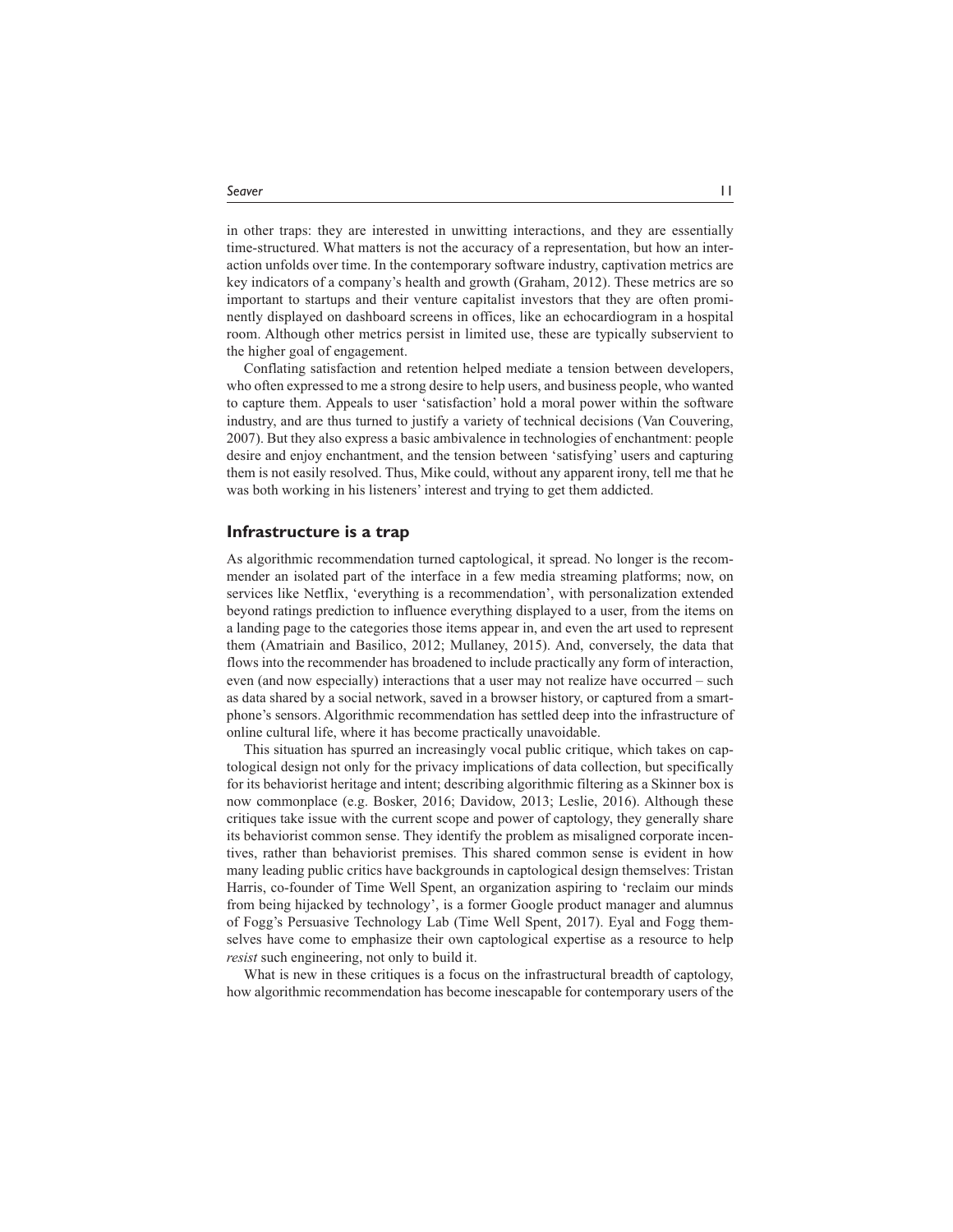web. For instance, *Black Mirror*, the digital dystopian TV series, takes the pervasiveness of such traps as a leitmotif, allegorizing the ends of mental captivation in extreme physical form: characters find themselves caught in screen-covered rooms or isolated in worlds where everyone else is stuck rapt to their smartphones, and any effort to escape only causes the trap to ratchet tighter (Bien-Kahn, 2016). As the series' director describes it, 'every single character in all of those stories is trapped from the very first frame and then never gets out' (Bien-Kahn, 2016).<sup>10</sup> What can we do, these critiques ask, when the very setting for social action becomes a trap?

Returning to the time structure of trapping makes the continuity between traps and infrastructures more visible: an infrastructure is a trap in slow motion. Slowed down and spread out, we can see how traps are not just devices of momentary violence, but agents of 'environmentalization' (Corsín Jiménez, nd: 9), making worlds for the entities they trap. In their introduction to this special issue, Chloe Nahum-Claudel and Alberto Corsín Jiménez describe how capture can expand to the scale of the environment itself, in what they call 'landscape traps': Kalahari hunters plant bushes to more effectively drive their prey into snares; ancient hunters in northern Argentina left tools and traps across the desert for future hunters, transforming it into a 'landscape of anticipation' (Haber, 2009: 427; Nahum-Claudel and Corsín Jiménez, Introduction to this issue). If the tragedy of entrapment begins when prey first, unwittingly, interact with the trap, then landscape traps produce environments where prey is already effectively caught.

To be caught at this speed is not to be dead, rather it is to be enclosed, known, and subject to manipulation. In other theoretical registers, this is akin to Deleuze's 'control' (1992; Cheney-Lippold, 2011) or Foucault's 'governmentality' (1991): styles of enclosure that are no less sinister for being less than absolute. But to be caught at this speed is also to be *hosted* – to be provided with conditions for existence that facilitate activity while constraining it (Derrida, 2000; Swancutt, 2012). In this view, a trap is not simply the unilateral application of technical force, but rather a fundamentally uncertain effort to relate to others which thereby produces a world. We could say that infrastructures are already traps – arrangements of technique and epistemic frame designed to entice and hold particular kinds of envisioned agents, according to culturally specific cosmological preconceptions. The lesson, perhaps, is that 'traps are predatory, but they are also productive' (Corsín Jiménez, nd: 3), not reducible to a simple moral tale about the wickedness of capture.

The alternative, as the anthropology of trapping can help us see, is not a state of traplessness, free from any enclosure and the designs of others, but rather a situation where we are unaware of the infrastructures that have already caught us, which host our thinking and living. We can see this in the visions of freedom laid out by contemporary critics of captology: in imagining an escape from the machinery of behavioral design, they are already trapped in captology's behaviorist frame, reliant on the same world-making epistemic and technical infrastructures they militate against.

Having identified algorithmic recommendation as a kind of trap, noting how it draws together ecologies of knowledge and technology with theories about prey and value, we might move beyond denouncing entrapment and toward reconfiguring our captivating social infrastructures. While traps make worlds, they are already suspended in broader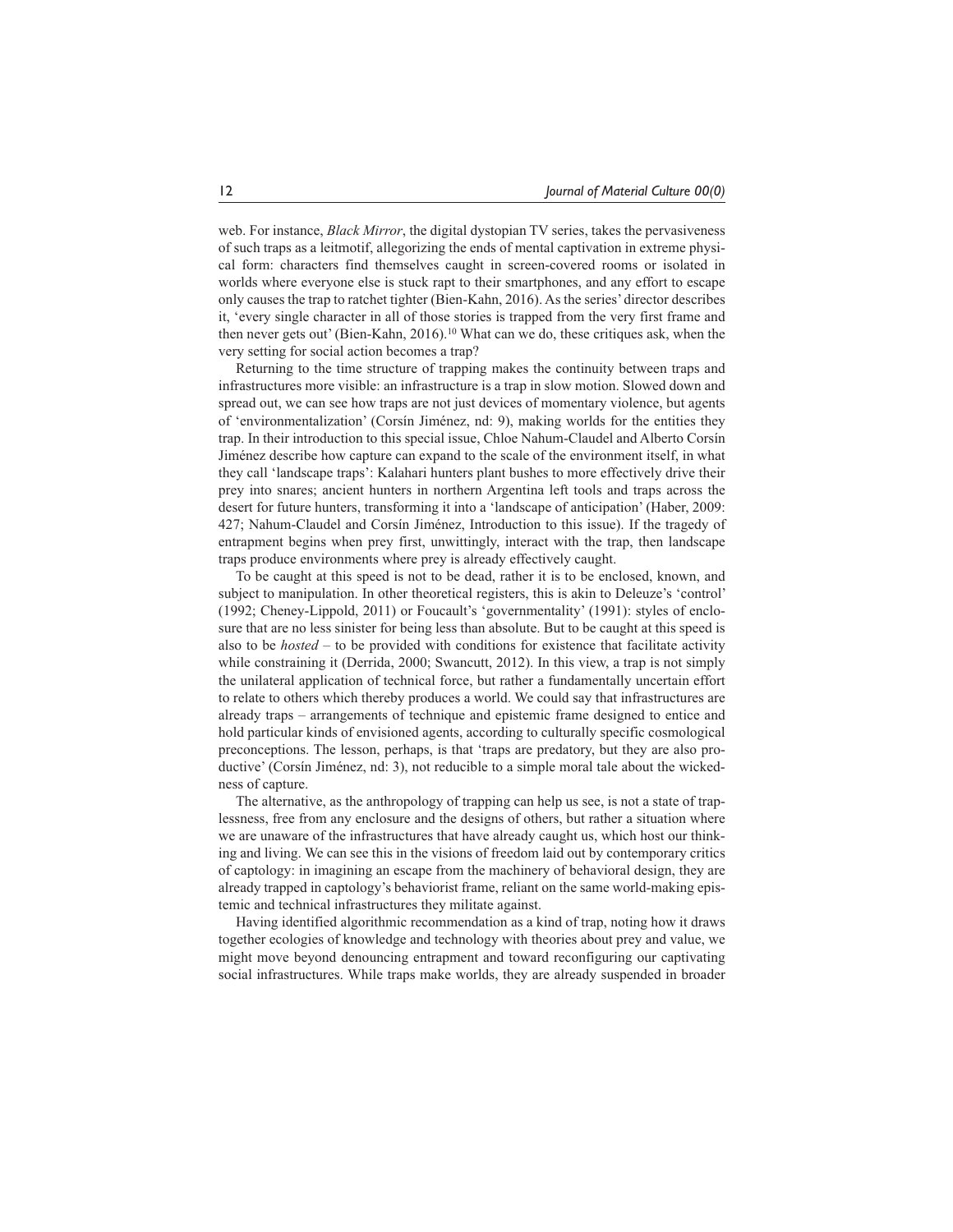infrastructures of meaning and material, drawing together, for instance, the concerns of venture capital and the availability of big data logs into a captological cosmology; as traps catch their prey, so too are they caught up by others. The question to ask of traps may not be how to escape from them, but rather how to recapture them and turn them to new ends in the service of new worlds.

#### **Acknowledgements**

Thanks to the many people who have hosted and tangled with this argument over the years: editors Alberto Corsín Jiménez and Chloe Nahum-Claudel, my anonymous reviewers, and audiences at the European Association of Social Anthropologists, Theorizing the Web, the Data & Society Research Institute, the Microsoft Research Social Media Collective, the Intel Science and Technology Center for Social Computing, and the Tufts Department of Anthropology. Special thanks to Taylor Nelms and Deirdre Loughridge for their readings.

## **Funding**

This work was funded in part by the National Science Foundation (Doctoral Dissertation Research Improvement Grant 1323834), the Wenner-Gren Foundation (Dissertation Fieldwork Grant 8797), and the Intel Science and Technology Center for Social Computing at the University of California, Irvine.

#### **Notes**

- 1. Mike and Willow are pseudonyms.
- 2. For more on the relationship between habits and new media, see Wendy Hui Kyong Chun's *Updating to Remain the Same* (2016).
- 3. See Natasha Dow Schüll's *Addiction by Design* (2012) for an account of similar processes in the design of slot machines.
- 4. See Singleton (2014) for a discussion of the relationship between traps, design, and trickery.
- 5. Or, as Rey Chow and Julian Rohrhuber (2012: 46) put it: 'once caught, the prey's existence renders the trap more than just the elegant design understood from the sovereign command perspective of the hunter, who can henceforth no longer monopolize the terms of the interaction.'
- 6. See Dieter (2015) on 'dark patterns' in user experience design and their temporal, trap-like unfolding.
- 7. Though apparently simple, such calculations involve many choices about what kinds of errors should count and how much. See Seaver (2012) for a more elaborate account.
- 8. See Ekstrand and Willemsen (2016) for an effort from within the academic research community to push against this behaviorist framing in favor of letting users 'speak'.
- 9. See Agre's (1994) 'Surveillance and Capture' for an analogous process in the design of workplace software.
- 10. Ironically, as the series' director noted in an interview, the show is now produced by Netflix: 'It's all very exciting – a whole new bunch of *Black Mirror* episodes on the most fitting platform imaginable' (Birnbaum, 2015).

## **ORCID iD**

Nick Seaver <https://orcid.org/0000-0002-3913-1134>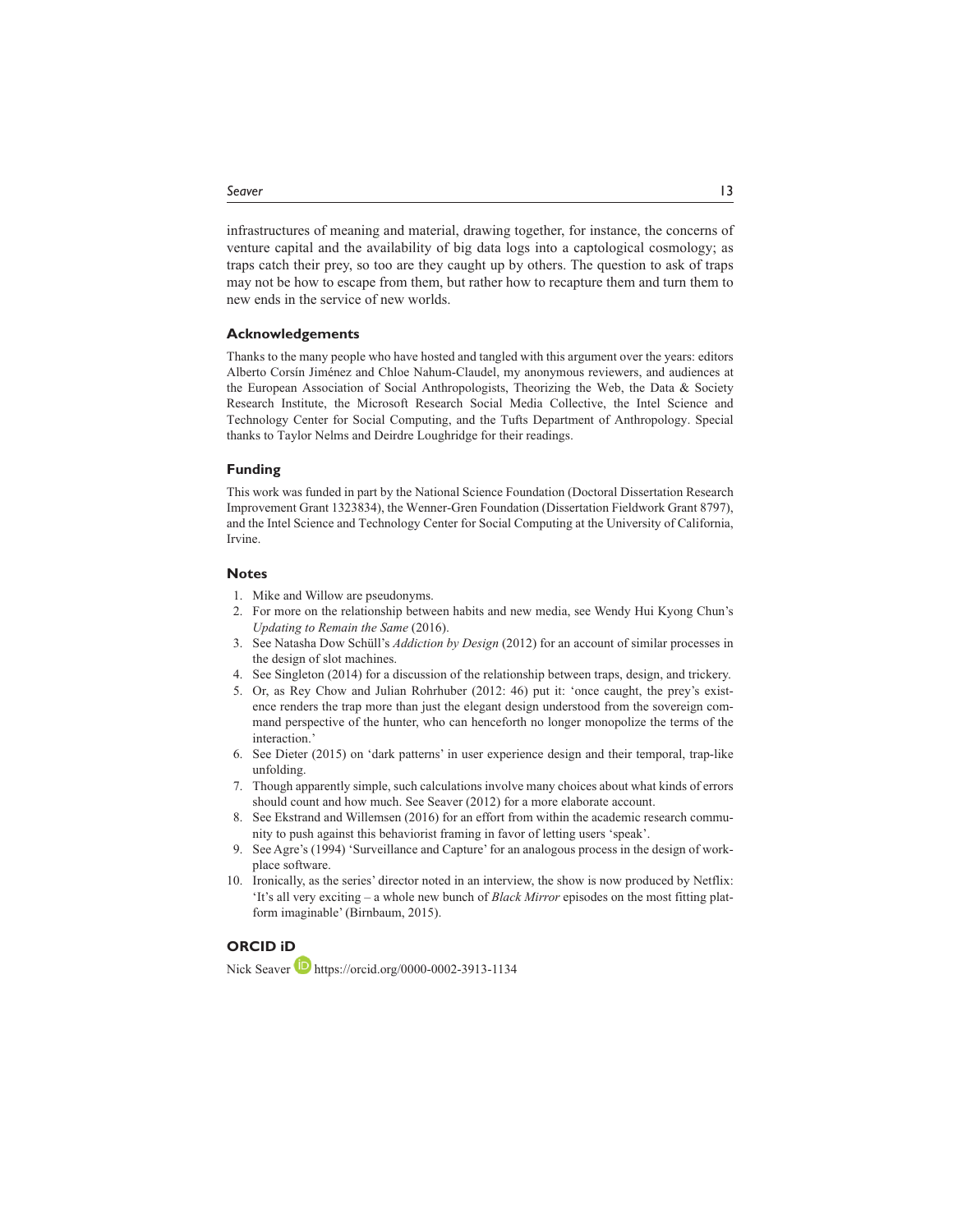#### **References**

Agre P (1994) Surveillance and capture: Two models of privacy. *Information Society* 10(2): 101–127.

- Akrich M (1992) The de-scription of technical objects. In: Bijker WE, Law J (eds) *Shaping Technology/Building Society: Studies in Sociotechnical Change*. Cambridge, MA: MIT Press, 205–224.
- Amatriain X and Basilico J (2012) Netflix recommendations: Beyond the 5 Stars (Part 2). *The Netflix Tech Blog, 20* June. Available at: [https://medium.com/netflix-techblog/netflix-recom](https://medium.com/netflix-techblog/netflix-recommendations-beyond-the-5-stars-part-2-d9b96aa399f5) [mendations-beyond-the-5-stars-part-2-d9b96aa399f5](https://medium.com/netflix-techblog/netflix-recommendations-beyond-the-5-stars-part-2-d9b96aa399f5) (accessed 6 December 2018).
- Amatriain X, Pujol JM and Oliver N (2009) 'I like it … I like it not: Evaluating user ratings noise in recommender systems. In: *User Modeling, Adaptation, and Personalization*, 247–58. Berlin: Springer, 247–258. DOI: 10.1007/978-3-642-02247-0\_24.
- Amatriain X et al. (2012) Workshop on recommendation utility evaluation: beyond RMSE RUE 2012. *RecSys '12 Proceedings of the Sixth ACM conference on Recommender systems*, 351–352.
- Ariely D (2008) *Predictably Irrational*. New York: HarperCollins.
- Beer D (2013) Algorithms: Shaping tastes and manipulating the circulations of popular culture. In: *Popular Culture and New Media: The Politics of Circulation*. London: Palgrave Macmillan.
- Bien-Kahn J (2016) What happens when *Black Mirror* moves beyond traps? It gets even bet ter. *Wired, 21* October. Available at: <https://www.wired.com/2016/10/black-mirror-traps/> (accessed 6 December 2018).
- Birnbaum D (2015) Netflix picks up 'Black Mirror' for 12 new episodes. *Variety, 25* September. Available at:<http://variety.com/2015/digital/news/netflix-black-mirror-new-episodes-1201602037/> (accessed 6 December 2012).
- Bosker B (2016) The binge breaker. *The Atlantic*, November. Available at: [http://www.theatlantic](http://www.theatlantic.com/magazine/archive/2016/11/the-binge-breaker/501122/) [.com/magazine/archive/2016/11/the-binge-breaker/501122/](http://www.theatlantic.com/magazine/archive/2016/11/the-binge-breaker/501122/) (accessed 6 December 2018).
- Boyer P (1988) *Barricades mystérieuses et Pièges à Penséé: Introduction à l'analyse des épopées Fang*. Paris: Société d'Ethnologie.
- Cheney-Lippold J (2011) A new algorithmic identity: Soft biopolitics and the modulation of control. *Theory, Culture & Society* 28(6): 164–181. Available at: [https://doi](https://doi.org/10.1177/0263276411424420) [.org/10.1177/0263276411424420](https://doi.org/10.1177/0263276411424420) (accessed 6 December 2018).
- Chow Ry and Rohrhuber J (2012) On captivation: A remainder from the 'indistinction of art and nonart'. In: Chow Rey (ed.) *Entanglements, or Transmedial Thinking about Capture*. Durham, NC: Duke University Press, 31–58.
- Chun WHK (2016) *Updating to Remain the Same: Habitual New Media*. Cambridge, MA: MIT Press.
- Cochoy F (2007) A brief theory of the 'captation' of publics: Understanding the market with Little Red Riding Hood. *Theory, Culture & Society* 24(7/8): 203–223. Available at: [https://doi](https://doi.org/10.1177/0263276407084704) [.org/10.1177/0263276407084704](https://doi.org/10.1177/0263276407084704) (accessed 6 December 2012).
- Corsín Jiménez A (nd) Spider web anthropologies: Ecologies, infrastructures, entanglements. In: *Indigenous Cosmopolitics: Dialogues for the Reconstitution of Worlds*. Preprint online at http ://digital.csic.es/bitstream/10261/134351/1/spiderweb%20anthros\_160209.pdf (forthcoming).
- Davidow B (2013) Skinner marketing: We're the rats, and Facebook likes are the reward. *The Atlantic*, 10 June. Available at: <https://www.theatlantic.com/technology/archive/2013/06/skinner-mar> keting-were-the-rats-and-facebook-likes-are-the-reward/276613/ (accessed 6 December 2018).
- Deleuze G (1992) Postscript on the societies of control. *October* 5: 3–7.
- Derrida J (2000) *Of Hospitality*. Palo Alto, CA: Stanford University Press.
- Dieter M (2015) Dark patterns: Interface design, augmentation and crisis. In: Berry D, Dieter M (eds) *Postdigital Aesthetics: Art, Computation and Design*. New York: Palgrave Macmillan.
- Duhigg C (2012) *The Power of Habit: Why We Do What We Do in Life and Business*. New York: Random House Trade Paperbacks.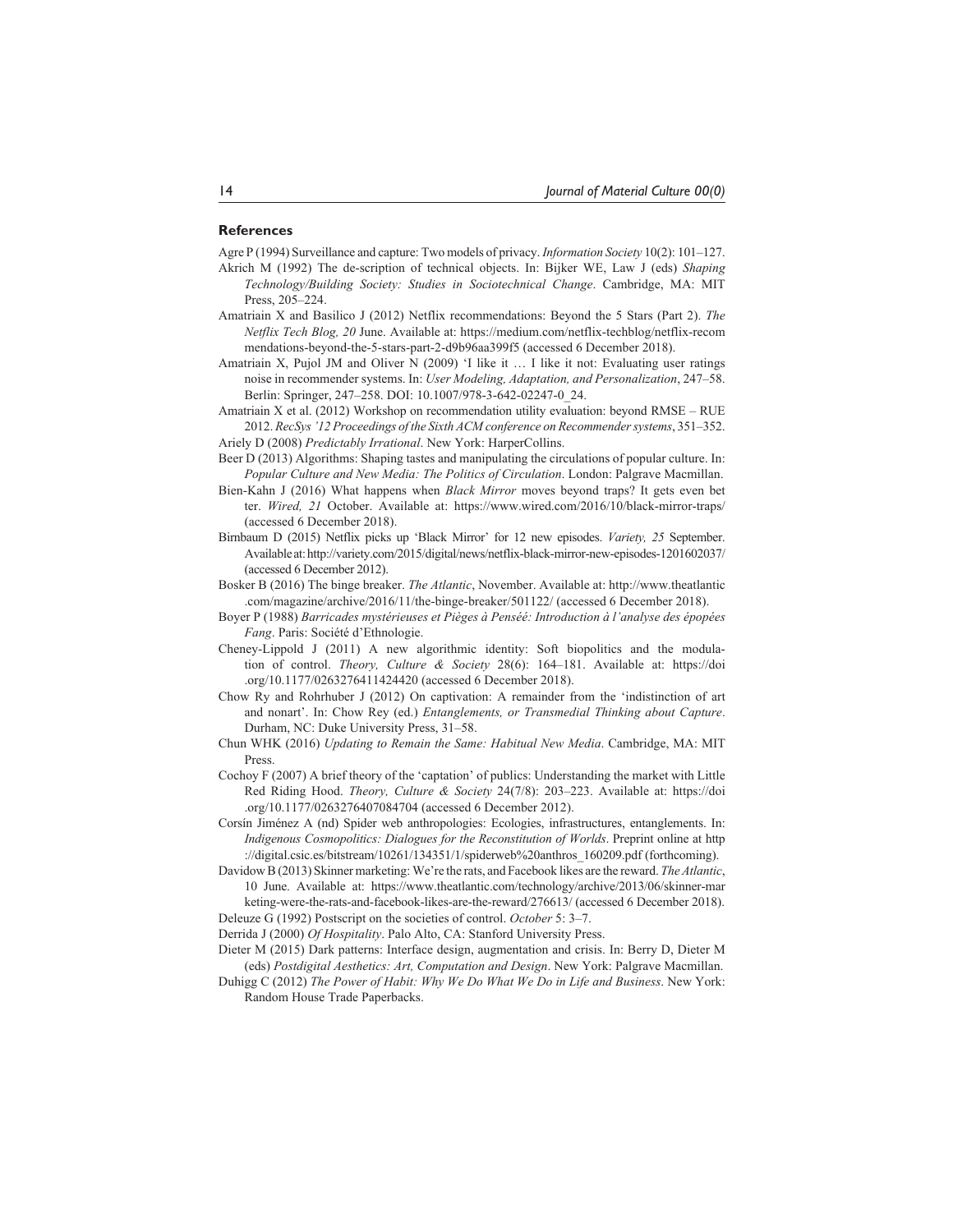- Ekstrand MD and Willemsen MC (2016) Behaviorism is not enough: Better recommendations through listening to users. *RecSys '*16: 221–224. ACM Press. Available at: [https://doi](https://doi.org/10.1145/2959100.2959179) [.org/10.1145/2959100.2959179](https://doi.org/10.1145/2959100.2959179) (accessed 6 December 2012).
- Eyal N (2014) *Hooked: How to Build Habit-Forming Products*. Harmondsworth: Portfolio Books. Ferster CB and Skinner BF (1957) *Schedules of Reinforcement*. New York: Appleton-Century-Crofts.
- Fogg BJ (2003) *Persuasive Technology: Using Computers to Change What We Think and Do*. Boston, MA: Morgan Kaufmann.
- Fogg BJ (2017) B.J. Fogg: Difference between revisions. *Wikipedia*. Available at: [https://en.wikipedia](https://en.wikipedia.org/w/index.php?title=B._J._Fogg&diff=781756129&oldid=777482130) [.org/w/index.php?title=B.\\_J.\\_Fogg&diff=781756129&oldid=777482130](https://en.wikipedia.org/w/index.php?title=B._J._Fogg&diff=781756129&oldid=777482130) (accessed 6 December 2012).
- Fogg BJ, Cuellar G and Danielson D (2009) Motivating, influencing, and persuading users: An introduction to captology. In: Sears A, Jacko J (eds) *The Human–Computer Interaction Handbook*. New York: Lawrence Erlbaum.
- Foucault M (1991) Governmentality. In: *The Foucault Effect: Studies in Governmentality*. Chicago: University of Chicago Press.
- Gell A (1988) Technology and magic. *Anthropology Today* 4(2): 6–9. Available at: [https://doi](https://doi.org/10.2307/3033230) [.org/10.2307/3033230](https://doi.org/10.2307/3033230) (accessed 6 December 2012).
- Gell A (1992) The technology of enchantment and the enchantment of technology. In: Coote J, Shelton A (eds) *Anthropology, Art, and Aesthetics*. Oxford: Oxford University Press, 40–63.
- Gell A (1996) Vogel's net: Traps as artworks and artworks as traps. *Journal of Material Culture* 1(1): 15–38.
- Gladwell M (2000) *The Tipping Point*. New York: Little Brown.
- Goldschmitt K and Seaver N (nd) Shaping the stream: The techniques and troubles of algorithmic recommendation. In: Cook N et al. (eds) *Cambridge Companion to Music and Digital Culture* (forthcoming).
- Graham P (2012) Startup = growth. Available at: <http://www.paulgraham.com/growth.html> (accessed 6 December 2012).
- Gürses S and Van Hoboken J (2017) Privacy after the agile turn. In: Polonetsky J et al. (eds) *Cambridge Handbook of Consumer Privacy*. Cambridge: Cambridge University Press. Available at:<https://osf.io/preprints/socarxiv/9gy73/> (accessed 6 December 2012).
- Haber AF (2009) Animism, relatedness, life: Post-Western perspectives. *Cambridge Archaeological Journal* 19(3): 418–430. DOI: 10.1017/S0959774309000602.
- Hallinan B and Striphas T (2014) Recommended for you: The Netflix prize and the production of algorithmic culture. *New Media & Society*, 23 June (available online before print).
- Heath C and Heath D (2007) *Made to Stick: Why Some Ideas Survive and Others Die*. New York: Random House.
- Herlocker J et al. (2004) Evaluating collaborative filtering recommender systems. *ACM Transactions on Information Systems* 22(1): 5–53.
- Knijnenburg B et al. (2012) Explaining the user experience of recommender systems. *User Modeling and User-Adaptive Interfaces* 22: 441–504.
- Leslie I (2016) The scientists who make apps addictive. *The Economist: 1843*, October/November.
- Mason OT (1900) Traps of the Amerinds: A study in psychology and invention. *American Anthropologist* 2(4): 657–675.
- McNee S, Riedl J and Konstan JA (2006) Being accurate is not enough: How accuracy metrics have hurt recommender systems. In: *CHI'06 Extended Abstracts on Human Factors in Computing Systems*, 1097–1101. ACM. Available at: <http://dl.acm.org/citation.cfm?id=1125659> (accessed 6 December 2018).
- Miller D (2000) The fame of trinis: Websites as traps. *Journal of Material Culture* 5(1): 5–24.